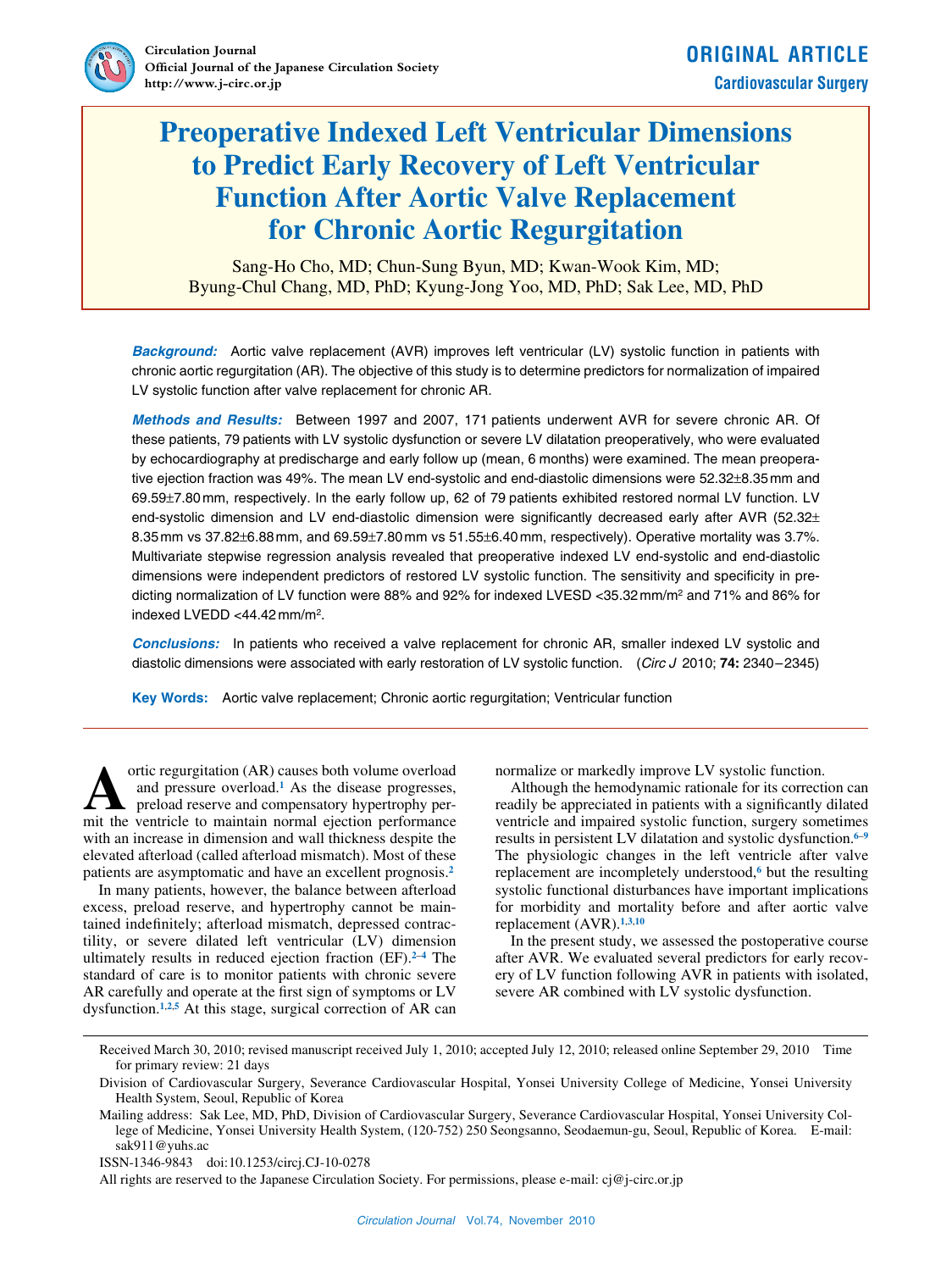## **Methods**

From 1997 to 2007, 171 patients underwent primary isolated AVR for chronic AR (at least 6 months' duration) at the Severance Cardiovascular Center of Yonsei University Health System in Korea. Patients with acute AR such as aortic dissection and acute endocarditis, combined aortic stenosis, previous aortic valve surgery, concomitant coronary artery bypass graft, previous or associated mitral valve replacement or repair, and congenital disease unrelated to AR were excluded.

Of these 171 patients, the study group consisted of 79 patients with preoperative LV systolic dysfunction or severe LV dilatation, comprising 47% of our 171 experiences with AVR for chronic AR.

Preoperative LV systolic dysfunction was defined as EF <50%. Preoperative severe enlarged LV was defined as LV end-diastolic dimension (LVEDD) ≥70mm and LV end-systolic dimension (LVESD) ≥50mm. In 30 of the 79 patients, EF was 50–60% but LV dimension was severely enlarged, however, these patients were still included in this study.

Patients included 54 men (68%) and 25 women (32%) with a mean age of 49.0±14.8 years. The mean body surface area (BSA) was  $1.69\pm0.20$  m<sup>2</sup>. Twenty patients (25%) and 6 patients (8%) had class III and IV heart failure, respectively, according to the New York Heart Association (NYHA) functional classification system. The etiologies of AR were congenital anomaly in 20 patients, rheumatic AR in 16, degeneration in 15, annulo-aortic ectasia in 12, and old infective endocarditis in 11. Preoperative variables are shown in **Table 1**.

All patients had been treated with angiotensin-converting enzyme (ACE) inhibitors and other medications for heart failure prior to the operation. Hypothermic cardiopulmonary bypass and intermittent antegrade direct cold blood cardioplegia were used routinely for the surgical procedure. Sixty-nine of the patients (87%) received mechanical valves; 70 (89%) patients had isolated AVR; and 9 (13%) patients underwent concomitant replacement of the ascending aorta (**Table 1**).

Echocardiography was performed within 1 month before surgery, during the immediate postoperative period (7 days after AVR), at early follow up (the mean and median of follow-up time are both 6 months), and at late follow-up appointments. Normalization of LV systolic function was defined as an EF >50%. Regular follow up was conducted at an outpatient clinic or by an annual telephone call; follow up was terminated at the end of 2007. The study was approved by the Institutional Review Board of Yonsei University College of Medicine.

# **Echocardiographic Chamber Quantification**

An echocardiographic assessment was made by using commercially available equipment with tissue Doppler echocardiography according to a standard protocol. Interventricular septal wall thickness and posterior wall thickness, and LV internal dimension at both the end-diastole and end-systole were measured using 2D images from the parasternal longaxis acoustic window. LV end-diastolic volume (EDV) and end-systolic volume (ESV) were measured by the biplane method of disks using 2D images from the apical 4- and 2-chamber views. The EF was calculated by the equation: 100×(EDV–ESV)/EDV. The left atrial (LA) diameter was measured at the end of ventricular systole from both the parasternal long-axis and the apical 4-chamber views.

| Age (years)                 |    | $49.0 + 14.8$ |
|-----------------------------|----|---------------|
| BSA(m <sup>2</sup> )        |    | $1.69 + 0.20$ |
| Male                        | 54 | 69%           |
| <b>NYHA</b>                 |    |               |
| I                           | 20 | 25%           |
| $\mathsf{II}$               | 33 | 42%           |
| III                         | 20 | 25%           |
| IV                          | 6  | 8%            |
| <b>Etiology of AR</b>       |    |               |
| Congenital                  | 20 | 25%           |
| Bicuspid                    | 19 |               |
| Quadricuspid                | 1  |               |
| Rheumatic                   | 16 | 20%           |
| Degenerative                | 15 | 19%           |
| Aneurysm/annular dilatation | 12 | 15%           |
| Old infective endocarditis  | 11 | 15%           |
| Aortitis                    | 5  | 6%            |
| EF (%)                      |    |               |
| $25$                        | 9  | 12%           |
| 25 < 50                     | 40 | 50%           |
| 50 < 60                     | 30 | 38%           |
| <b>Procedure</b>            |    |               |
| Mechanical                  | 69 | 87%           |
|                             |    |               |

Table 1. **Preoperative Clinical and Echocardiographic Characteristics of Study Patients**

**Patient characteristics N=79 Mean±SD**

BSA, body surface area; NYHA, New York Heart Association; AR, aortic regurgitation; EF, ejection fraction; AVR, aortic valve replacement.

Bioprosthesis 10 13% AVR only 10 and 20 and 20 and 20 and 20 and 20 and 20 and 20 and 20 and 20 and 20 and 20 and 20 and 20 and 20 Composite AVR and ascendina aorta *amer* and the pays<br>
replacement Separate AVR and ascendina aorta replacement <sup>2</sup> 3%

#### **Statistical Analyses**

Continuous variables are expressed as mean±standard deviation. Cumulative survival was estimated by the Kaplan– Meier method using the date of surgery and date of the most recent follow up. Differences in survival rates were determined by log-rank analysis. The paired t-test was used to compare 2 groups, while ANOVA was used to compare more than 2 groups. A multivariable analysis of independent factors was performed by using stepwise regression. For continuous variables, diagnostic cut-off values with the most favorable sensitivities and specificities were identified by receiveroperating characteristics curve analysis. Statistical significance was defined as a 2-tailed P-value <0.05. SPSS for Windows, Release 15.0 (SPSS Inc, Chicago, IL, USA) was used for statistical analysis.

# **Results**

Among the 171 patients who underwent AVR at our hospital, operative mortality was 2.9% (5/171), and overall survival was 89.8%, whereas operative mortality of the 79 patients in the present study was 3.7% (3/79), and overall survival was 86.9%. However, there was no significant difference in overall survival (operative and late deaths combined) between the 79 patients of our study group and the patients with preserved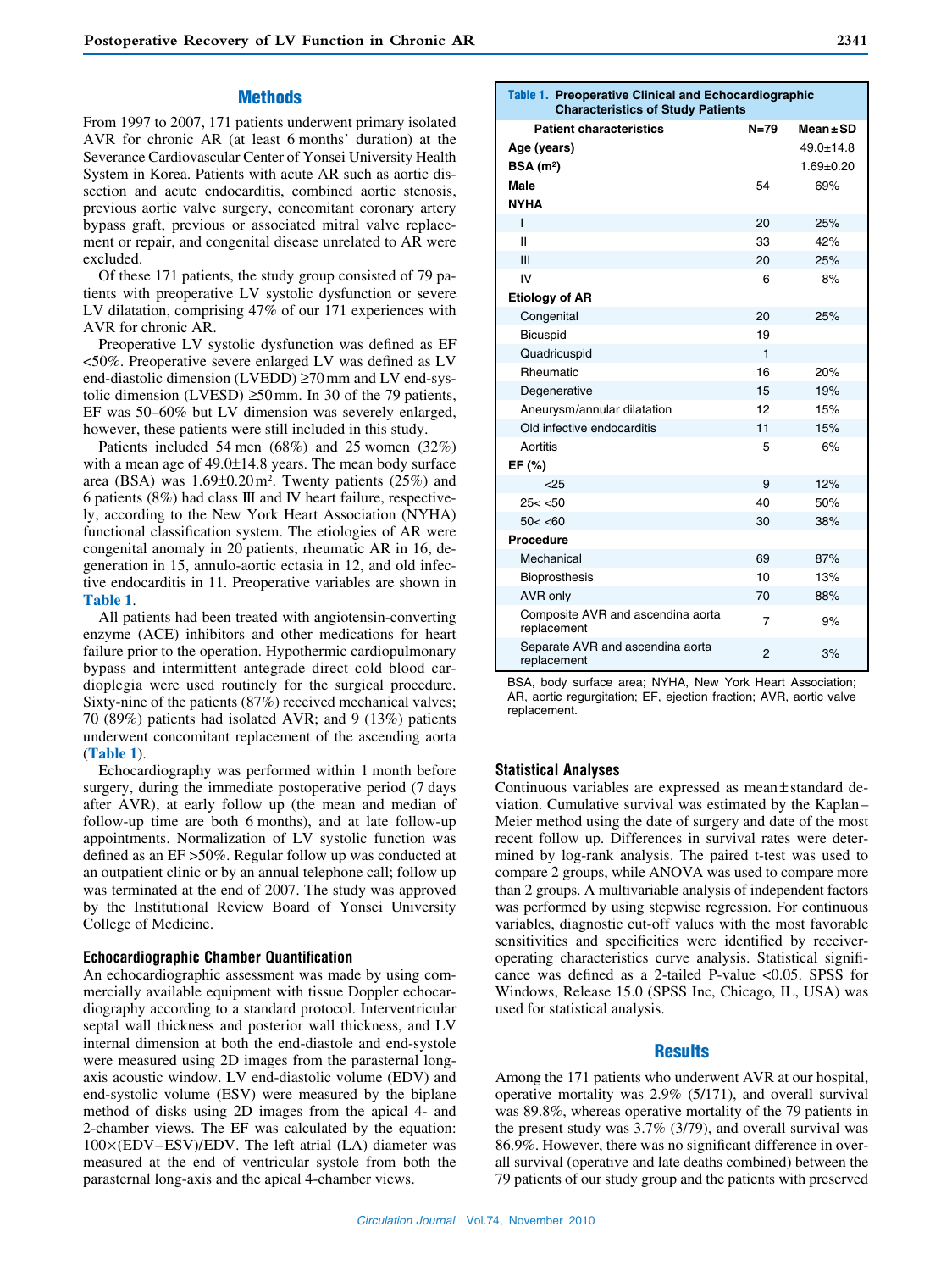

Figure 1. Comparison of cumulative survival at 10 years. Group 1, Patients with preserved left ventricular (LV) function; Group 2, Patients with decreased LV function.

| Table 2. Preoperative and Postoperative Echocardiographic Parameters |                  |                         |                            |         |  |  |  |
|----------------------------------------------------------------------|------------------|-------------------------|----------------------------|---------|--|--|--|
|                                                                      | Preoperative     | Immediate postoperative | <b>Early postoperative</b> | P value |  |  |  |
| LVEF $(%)$                                                           | $49+10$          | $43+13$                 | $55 + 11$                  | < 0.001 |  |  |  |
| LVESD (mm)                                                           | $52.32 + 8.35$   | $44.45 \pm 8.82$        | $37.82 \pm 6.88$           | < 0.001 |  |  |  |
| Indexed LVESD (mm/m <sup>2</sup> )                                   | $31.23 \pm 6.10$ | $26.75 \pm 6.38$        | $22.42 + 5.78$             | < 0.001 |  |  |  |
| LVEDD (mm)                                                           | $69.59 + 7.80$   | $56.44 \pm 7.53$        | $51.55 \pm 6.40$           | < 0.001 |  |  |  |
| Indexed LVEDD (mm/m <sup>2</sup> )                                   | $41.47 \pm 6.23$ | $33.40 \pm 5.86$        | $30.80 + 4.91$             | < 0.001 |  |  |  |

Preoperative, within 1 month before surgery; Immediate postoperative, 7 days after AVR; Early postoperative, 6 months (mean, median) after AVR; LVEF, left ventricular (LV) ejection fraction; LVESD, LV end-systolic dimension; LVEDD, LV end-diastolic dimension. Other abbreviation see in Table 1.

Comparison of the 3 groups was by ANOVA and Tukey's multiple comparison test.

LV function and LV dimension (**Figure 1**). In a multivariate analysis using the Cox regression model, no variables were found to be independent predictors of operative mortality and overall survival.

**Table 2** shows the variables before and after the operation. Before the procedure, the mean preoperative EF was 49± 10%, the mean LVESD was 52.32±8.35mm, and the mean LVEDD was 69.59±7.80mm. In the immediate postoperative period, the mean EF and LV dimensions were decreased. An early postoperative follow-up echocardiography (median, 6 months; mean, 6.43±2.03 months) showed that the mean EF increased from 49 to 55%. Both LVESD and LVEDD were significantly decreased after AVR (52.32±8.35mm vs 37.82±6.88mm, 69.59±7.80mm vs 51.55±6.40mm, respectively). At all time-points, the mean EFs and LV dimensions were significantly different, according to analysis of variance (ANOVA) and Tukey's multiple comparison test. Sixty-two of the 79 patients (78%) achieved normal LV systolic function in the early postoperative period. A late follow-up echocardiography (median, 35 months; mean 45 months; range, 12 months to 10 years) showed that LV systolic function was not restored in 7 of the remaining 17 patients (41%).

tional classes, preoperative EF, LV dimensions, indexed LV dimensions, and LA volume index were significant risk factors for early recovery of LV function after AVR. The immediate postoperative change in LVEF was not predictive of normal EF during the early preoperative period; however, multivariate stepwise regression analysis showed that preoperative indexed LVESD and preoperative indexed LVEDD were significant predictors (odds ratios [OR], 7.60 and 0.383, respectively) (**Table 3**).

Using receiver-operating characteristics curves, we found that the sensitivity and specificity for predicting the normalization of EF early after AVR were 86% and 71% for indexed LVEDD (<44.42mm/m2), 68% and 91% for indexed LVESD (<35.32mm/m2) (**Figure 2**). In other words, patients with an indexed LVEDD >44.42mm/m2 and an indexed LVESD >35.32 mm/m<sup>2</sup> had only a 29% and 9% chance of LVEF normalization after AVR, respectively.

# **Discussion**

In patients with severe chronic AR, the presence of symptoms is considered a class I indication for AVR. In asymptomatic patients, surgery is recommended when LV dysfunc-

Univariate risk analysis demonstrated that NYHA func-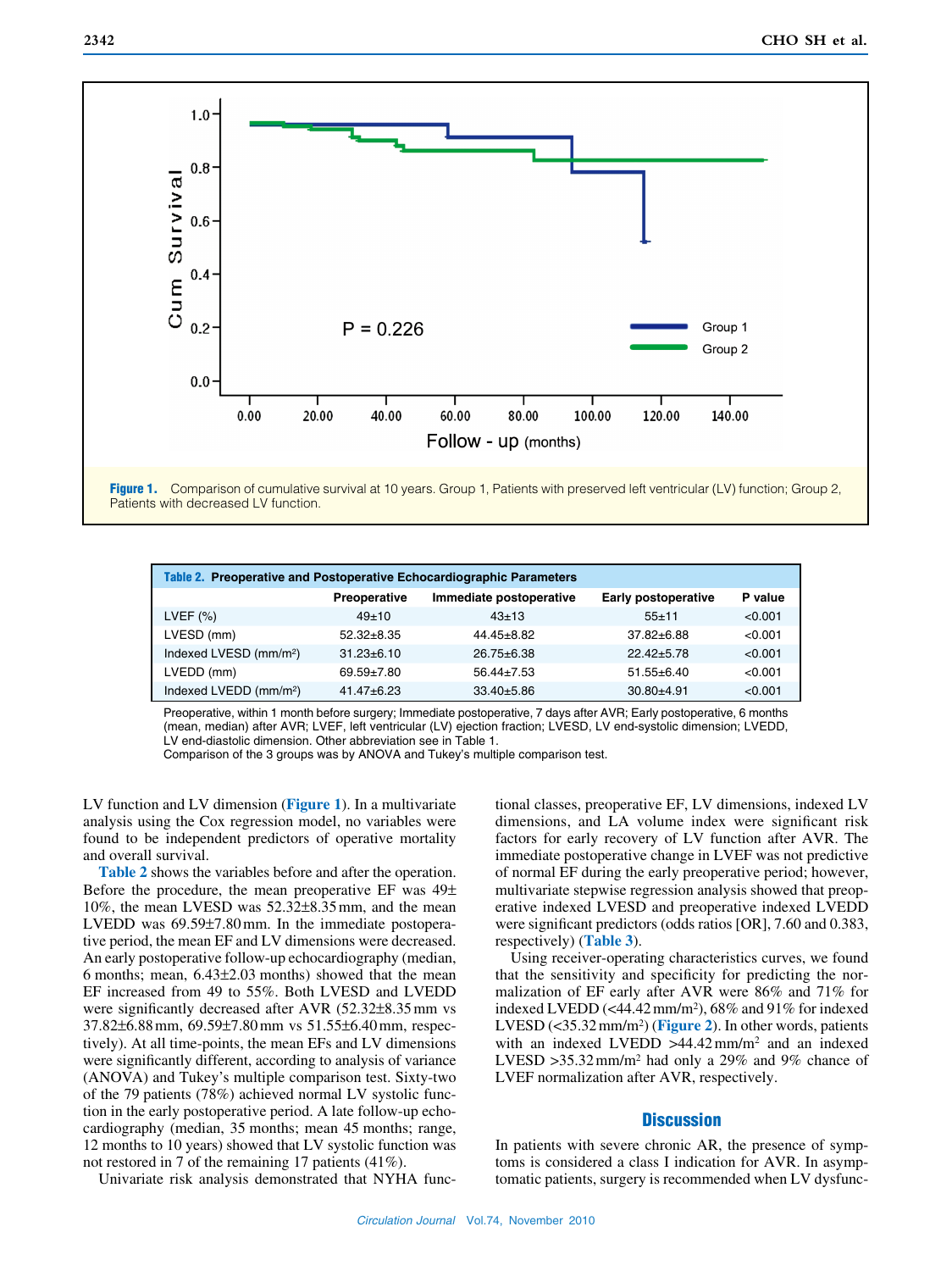tion, defined as end-systolic diameter (ESD), is greater than 50–55mm and/or the EF is less than 50%.**5** These guidelines are based on previous studies reporting that LV dimensions and preoperative systolic function are important predictors of postoperative prognosis. Recent studies have suggested the use of indexed LV dimensions in chronic AR to optimize surgical indications because decisions based on raw data might be inappropriate for patients with extreme body surface area values.**<sup>11</sup>**,**<sup>12</sup>** Sambola et al showed that indexed ESD (IESD  $\geq$ 25 mm/m<sup>2</sup>) predicts unfavorable postoperative outcomes more accurately than ESD (ESD >50mm) in patients with AR.**11** This effect is more pronounced in patients with a low body surface area. Actually, Asian hearts are small compared with the reference values in the guidelines from the American Society of Echocardiography and BSA is also significantly low.**13** Other investigators showed that larger indexed LV dimensions were associated with late mortality, indicating the importance of indexed values.**12** In the present study, we therefore assessed the postoperative course of patients with isolated, severe AR combined with LV systolic dysfunction. We also evaluated several predictors containing indexed values of echocardiographic parameters following AVR.

#### **Mortality and Late Survival**

Earlier studies showed that patients with markedly low EF (<35%) or dilated LV constitute a high-risk group even after successful surgery.**<sup>8</sup>**,**9**,**<sup>12</sup>** Similarly, Chaliki et al reported that low EF is associated with excessive operative mortality (OR 4.3) and long-term mortality (OR 2.3) compared with normal EF.**8** Even when excluding operative mortality rates, the risk ratio for expected mortality with low EF was 3.2 compared with 1.4 for normal EF.**8** A study at the Cleveland Clinic, however, reported no significant difference in operative mortality and long-term survival in patients with LV dysfunction (EF <35%) who underwent surgery after 1985 compared with patients with preserved LV function.**14** The declining operative mortality for such patients is most likely due to

| Table 3. Clinical and Preoperative Echocardiographic<br><b>Predictors for Early Recovery of LV Function</b> |            |                        |         |  |  |  |
|-------------------------------------------------------------------------------------------------------------|------------|------------------------|---------|--|--|--|
|                                                                                                             | Univariate | <b>Multivariate OR</b> | P value |  |  |  |
| Age                                                                                                         | 0.440      |                        |         |  |  |  |
| Sex                                                                                                         | 0.823      |                        |         |  |  |  |
| NYHA class                                                                                                  | 0.001      |                        |         |  |  |  |
| EF                                                                                                          | < 0.001    |                        | 0.0642  |  |  |  |
| <b>LVEDD</b>                                                                                                | < 0.001    |                        |         |  |  |  |
| Indexed I VEDD<br>(LVEDD/BSA)                                                                               | < 0.001    | 0.383                  | 0.0456  |  |  |  |
| <b>LVESD</b>                                                                                                | < 0.001    |                        |         |  |  |  |
| Indexed LVESD<br>(LVESD/BSA)                                                                                | < 0.001    | 7.60                   | 0.0095  |  |  |  |
| Changes in LVEDD*                                                                                           | 0.561      |                        |         |  |  |  |
| Changes in LVESD*                                                                                           | 0.669      |                        |         |  |  |  |
| Changes in EF*                                                                                              | 0.792      |                        |         |  |  |  |
| <b>IVSd</b>                                                                                                 | 0.372      |                        |         |  |  |  |
| <b>IVSs</b>                                                                                                 | 0.568      |                        |         |  |  |  |
| <b>PWd</b>                                                                                                  | 0.463      |                        |         |  |  |  |
| <b>PWs</b>                                                                                                  | 0.875      |                        |         |  |  |  |
| LA volume                                                                                                   | 0.010      |                        |         |  |  |  |
| LV mass                                                                                                     | 0.400      |                        |         |  |  |  |
| <b>RVP</b>                                                                                                  | 0.265      |                        |         |  |  |  |

OR, odds ratios; EF, ejection fraction; IVSd, diastolic interventricular septal thickness; IVSs, systolic interventricular septal thickness; PWd, diastolic posterior wall thickness; PWs, systolic posterior wall thickness; LA, left atrial; RVP, right ventricular pressure. Other abbreviations see in Tables 1,2.

\*Changes in, Difference between immediate postoperative and preoperative echocardiograph.

multifactorial causes, such as improvements in surgical and anesthetic techniques, early surgery, cardioprotection, prosthetic valve design, postoperative care, and concomitant medical therapy. This result is consistent with the present study, in which the operative mortality was 3.7% for patients

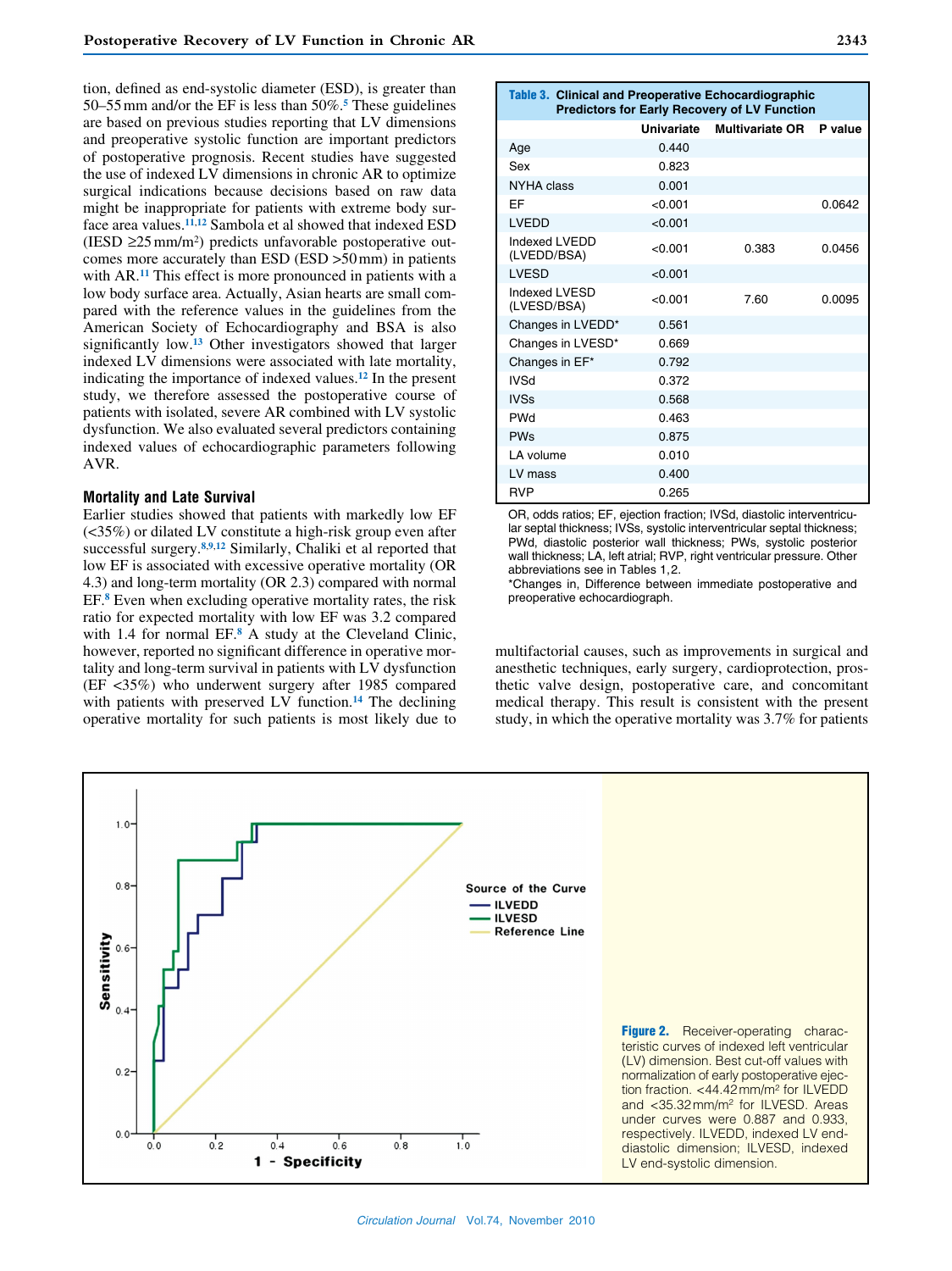with LV dysfunction. Regarding overall survival (operative and late deaths combined), there was no significant difference between the 79 patients of our study group and patients with preserved LV function and LV dimension. We were unable to identify predictors for mortality and late survival. Brown et al showed that decreased LVEF and increased LV dimensions were not associated with late mortality, but that larger indexed LV systolic and diastolic dimensions predicted late mortality.**12** Klodas et al showed that extreme LV dilatation was not predictive of mortality and overall survival, and that preoperative low EF was an independent predictor of survival.**<sup>9</sup>**

### **Improvement in LV Systolic Function After AVR**

Enlarged LV dimension is usually reduced within the first few weeks after correction of AR, but EF also decreases at approximately the same time because the effect of preload change is likely to be dominant at this time.**<sup>9</sup>**,**15**–**<sup>17</sup>** However, the EF eventually returns to or surpasses preoperative values. This change might be a result of the reduced afterload with gradual improvement in LV function, possibly related to regression of LV hypertrophy after AVR, or it might represent an actual improvement in contractile function.**<sup>8</sup>**,**9**,**15**,**16**,**<sup>18</sup>** In patients with a significantly dilated ventricle and impaired systolic function, surgery sometimes results in persistent LV dilatation and LV systolic dysfunction.**<sup>6</sup>**,**9**,**17**,**<sup>19</sup>** Because LV functional recovery after AVR is associated with relief of symptoms and prognosis in patients with chronic AR, it is useful to know preoperative predictors for LV functional recovery after AVR.**<sup>1</sup>**,**9**,**<sup>12</sup>** Several studies have demonstrated that the early postoperative status substantially influences long-term outcomes. Thus, patients who have an increase in LVEF within a few months after AVR for AR can expect further improvement in ventricular function.**<sup>6</sup>**,**9**,**<sup>16</sup>** Fewer studies, however, have focused on the effect of preoperative status on early recovery of LV function. Previous investigators reported that preoperative EF was the only significant independent predictor of late recovery of LV function.**9**,**12** In contrast, our present study evaluated the early postoperative course in patients with preexisting LV dysfunction. The mean EF was increased from 49% to 55% at early follow up, and LVESD and LVEDD were significantly decreased (52.32± 8.35mm vs 37.82±6.88mm and 69.59±7.80mm vs 51.55± 6.40mm, respectively). Despite the correction of severe regurgitation, LV function was not restored in 22% of the patients; this result was associated with large preoperative indexed LV dimensions. Although our findings were not statistically significant (P=0.06), we could not rule out preoperative EF as a predictor of early outcomes. Therefore, this issue for the preoperative EF requires further evaluation.

#### **Clinical Implication**

In chronic isolated AR, AVR should ideally be performed before severe EF decrease and LV dilatation. Previous studies demonstrated that persistent ventricular dilatation and dysfunction identifies patients at risk of death from congestive heart failure.**17**,**19** Recently, operative mortality and overall survival was shown to decline after AVR in a high-risk group. Therefore, we prefer surgical correction over medically conservative care even in high-risk patients. On the basis of our findings and those of other investigators, early surgical treatment might be important for postoperative clinical outcomes even in patients with severe LV dilatation and LV dysfunction, considered with reference to indexed LV dimensions. In the present study, the cut-off values for indexed LV dimensions were not indicators of surgical correction, but indicated the upper limit for delaying AVR.

## **Study Limitations**

There are several limitations in this study. First, this study is a retrospective study. In addition, we did not evaluate preoperative predictors for mid-term or long-term LV function because mid-term or late follow-up echocardiograms were obtained in only 50 of the 79 patients. However, previous studies demonstrated that early postoperative recovery of LV function was independently associated with long-term outcome and relief of symptoms. Second, postoperative NYHA functional class changes were not available for all patients; therefore, we were unable to determine the relationship between recovery of LV function and improvement of heart failure symptoms. Finally, our study group was made up of patients with LV dysfunction. Preoperative LV systolic dysfunction is generally defined as EF <50%; however, in the present study, EF was 50–60% in 30 of the 79 patients, but LV dimension was enlarged and global LV hypokinesia was detected by echocardiography. In AR, an abnormally increased preload by large regurgitant volume and an altered afterload might result in a overestimated EF despite underlying myocardial dysfunction (the likelihood of a decrease of 10–20%).**<sup>15</sup>**

## Conclusion

In patients who received a valve replacement for chronic AR, decreased LVEF and large LV dimensions might not affect survival. However, smaller indexed LV systolic and diastolic dimensions and preoperative preserved EF were associated with early restoration of LV function after AVR. Thus, an indexed LV dimension evaluated along with symptoms and LVEF might help predict the postoperative clinical course and prognosis for patients with chronic AR.

#### References

- 1. Carabello BA. Aortic regurgitation: A lesion with similarities to both aortic stenosis and mitral regurgitation. *Circulation* 1990; **82:** 1051–1053.
- 2. Ishii K, Hirota Y, Suwa M, Kita Y, Onaka H, Kawamura K. Natural history and left ventricular response in chronic aortic regurgitation. *Am J Cardiol* 1996; **78:** 357–361.
- 3. Ross J Jr. Afterload mismatch in aortic and mitral valve disease: Implications for surgical therapy. *J Am Coll Cardiol* 1985; **5:** 811 – 826.
- 4. Ferrari R, Ceconi C, Campo G, Cangiano E, Cavazza C, Secchiero P, et al. Mechanisms of Remodelling. *Circ J* 2009; **73:** 1973–1982.
- 5. American College of Cardiology; American Heart Association Task Force on Practice Guidelines (Writing Committee to revise the 1998 guidelines for the management of patients with valvular heart disease); Society of Cardiovascular Anesthesiologists, Bonow RO, Carabello BA, Chatterjee K, de Leon AC Jr, Faxon DP, Freed MD, et al. ACC/AHA 2006 guidelines for the management of patients with valvular heart disease: A report of the American College of Cardiology/American Heart Association Task Force on Practice Guidelines (writing Committee to revise the 1998 guidelines for the management of patients with valvular heart disease) developed in collaboration with the Society of Cardiovascular Anesthesiologists endorsed by the Society for Cardiovascular Angiography and Interventions and the Society of Thoracic Surgeons. *J Am Coll Cardiol* 2006; **48:** e1 –e148*.*
- 6. Jin XY, Pepper JR, Gibson DG, Yacoub MH. Early changes in the time course of myocardial contraction after correcting aortic regurgitation. *Ann Thorac Surg* 1999; **67:** 139–145.
- 7. Tornos MP, Olona M, Permanyer-Miralda G, Herrejon MP, Camprecios M, Evangelista A, et al. Clinical outcome of severe asymptomatic chronic aortic regurgitation: A long-term prospective follow-up study. *Am Heart J* 1995; **130:** 333–339.
- 8. Chaliki HP, Mohty D, Avierinos JF, Scott CG, Schaff HV, Tajik